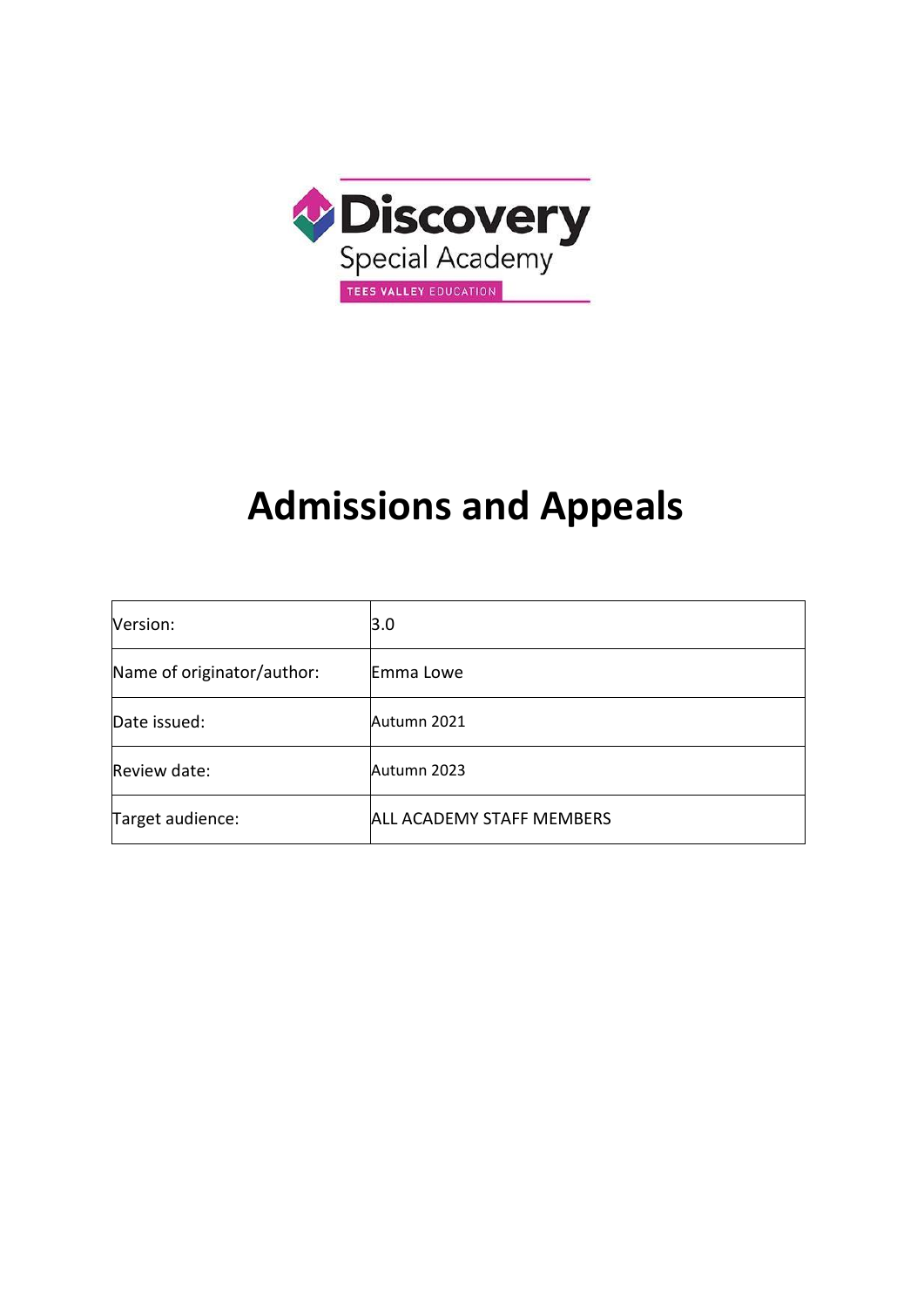**Discovery Special Academy** is part of Tees Valley Education Multi Academy Trust (TVED MAT) and is a Special Free School. When the primary phase of the purpose-built academy is complete, it will have a maximum capacity of 100 children aged 3½yrs through to 11yrs (Nursery to Year 6). The academy opened in temporary accommodation in September 2018 and is located in the borough of Middlesbrough. TVED Trust Board, therefore, has agreed that all pupil admissions to the academy will follow the Middlesbrough Local Authority (LA) SEND admission protocol, including referrals from other LA's who have commissioned places.

All children enrolled at Discovery Special Academy will have an EHCP. For a pupil to be admitted to Discovery Special Academy, the academy must be named by the pupil's 'home' Local Authority (LA) in Section I of the their final EHCP, following a formal consultation with the Headteacher and Trust Board. Some exceptions apply to this general rule (see section below on assessment places).

The EHCP must identify a pupil's main presenting need as severe learning difficulty; this can co-exist with other needs, such as speech, communication and interaction difficulties, significant physical, sensory and medical needs (refer to the SEN Information report on how the Academy meets individual pupil need).

Consideration will need to be given to available places within the key stage and the needs and dynamics of any class group that may be impacted by the admission.

Before a child starts at Discovery Special Academy, we would aim to complete the following procedures: -

- Receive written information outlining the child's special educational needs, safeguarding concerns and other relevant history.
- Liaise with the family and relevant professionals involved, to gain expert advice on the child's needs.
- Visit the child in their current setting (providing this is possible).
- Attend any case reviews or meetings at the child's current educational setting where decisions on future placements will be discussed.
- Discuss our range of provision with parents/carers so they can make an informed decision on placement.
- Secure all relevant resources in writing prior to admission (this is usually a banding descriptor and funding amount identified by agreement between the School and LA).
- Secure a home visit by the school nurse and/or SEND Inclusion Officer to identify any medical needs or additional requirements so a detailed care plan is in place on the first day of enrolment.
- Source and procure physical resources the child will require to enable them to access the physical layout of the building, and the curriculum.
- Provide several opportunities for the child to visit school (with support if necessary) to aid transition into Discovery Special Academy.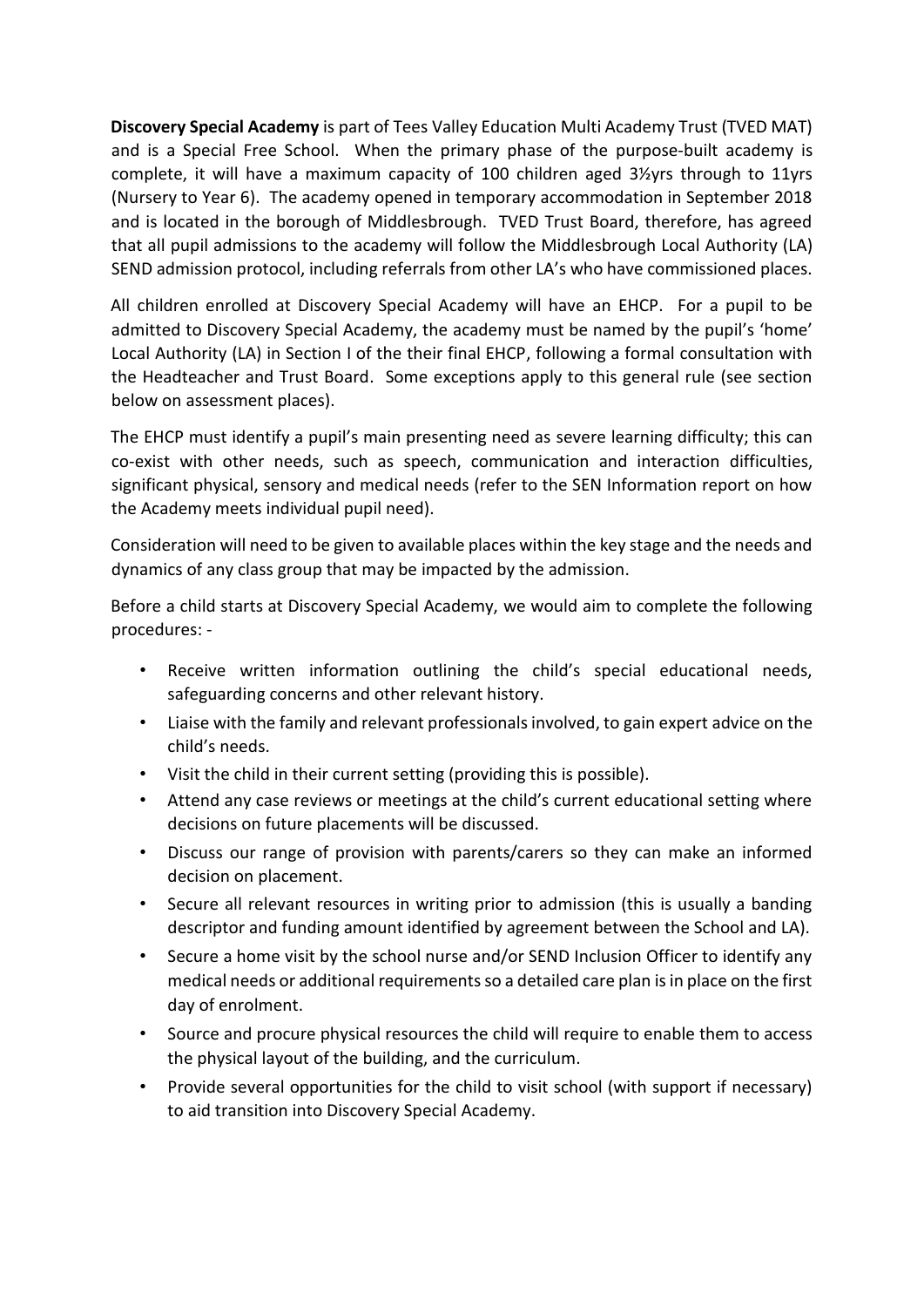• Parents will have received a Discovery Special Academy welcome pack and signed and returned the terms and conditions of accepting a place at the school, which includes supporting all school policies.

We place a significant amount time and resources in ensuring our children have the best possible start at Discovery Special Academy, and that parents/carers are reassured their child's needs will be fully supported from the outset.

TVED MAT works collaboratively with Middlesbrough LA and follows the SEND admissions protocols as specified by Middlesbrough LA. All applications for placement at the Discovery Special Academy must be made in writing to both Discovery Special Academy and to Middlesbrough LA. Applications will be formally considered at twice yearly placement panel meetings and decisions will be recorded. Panel meetings are held at key points within the academic year, to ensure admissions deadlines are met in line with the Code of Practice and key transition phases, this also allows parents sufficient time to appeal to the First Tier Tribunal (SENDIST), if necessary. Panel meetings are chaired by a Senior Officer of Middlesbrough LA with special school and special unit representatives in attendance. Admissions will only be arranged by prior agreement between the Head Teacher of Discovery Special Academy and the LA, and will, as standard procedure, involve a comprehensive set of pupil information (reports dated within 12 months), including a current EHCP.

A series of pupil observations, ideally in the child's current educational setting, will be undertaken by staff from the Discovery Special Academy as part of this process. The Head Teacher reserves the right to decline placement if the school is not considered the most appropriate placement in meeting the child's special educational needs and will state the reason(s) for declining. However, the final decision on the school to be named in an EHCP rests with the Local Authority. Whilst disputes between Schools and LAs on SEND admissions are rare, there is a right to refer cases to be considered by the Secretary of State for Education if an agreement cannot be reached.

Whilst the majority of pupils that are considered at LA placement panel will require a September start date, TVED acknowledges that for some children, they may need to be placed mid-year. TVED will consider such admission requests from LA's subject to a place being available in the required year group.

Parents wishing to apply for a place at Discovery Special Academy should, in the first instance, contact the SEND Team of their 'home' Local Authority, as applications cannot be considered without the support of the pupil's 'home' LA. For parents who are unsure of which LA they reside in, a Local Authority Council Tax bill will indicate which Authority you reside within. The LA must agree to name the school in the child's EHCP (subject to the availability of places). All referrals should then be sent to Middlesbrough LA 0-25 SEND Team.

#### **REQUEST FOR PLACES ON ASSESSMENT**

Very rarely, and only in exceptional circumstances where a LA makes a formal written request, would Discovery Special Academy consider providing an assessment place whilst a child is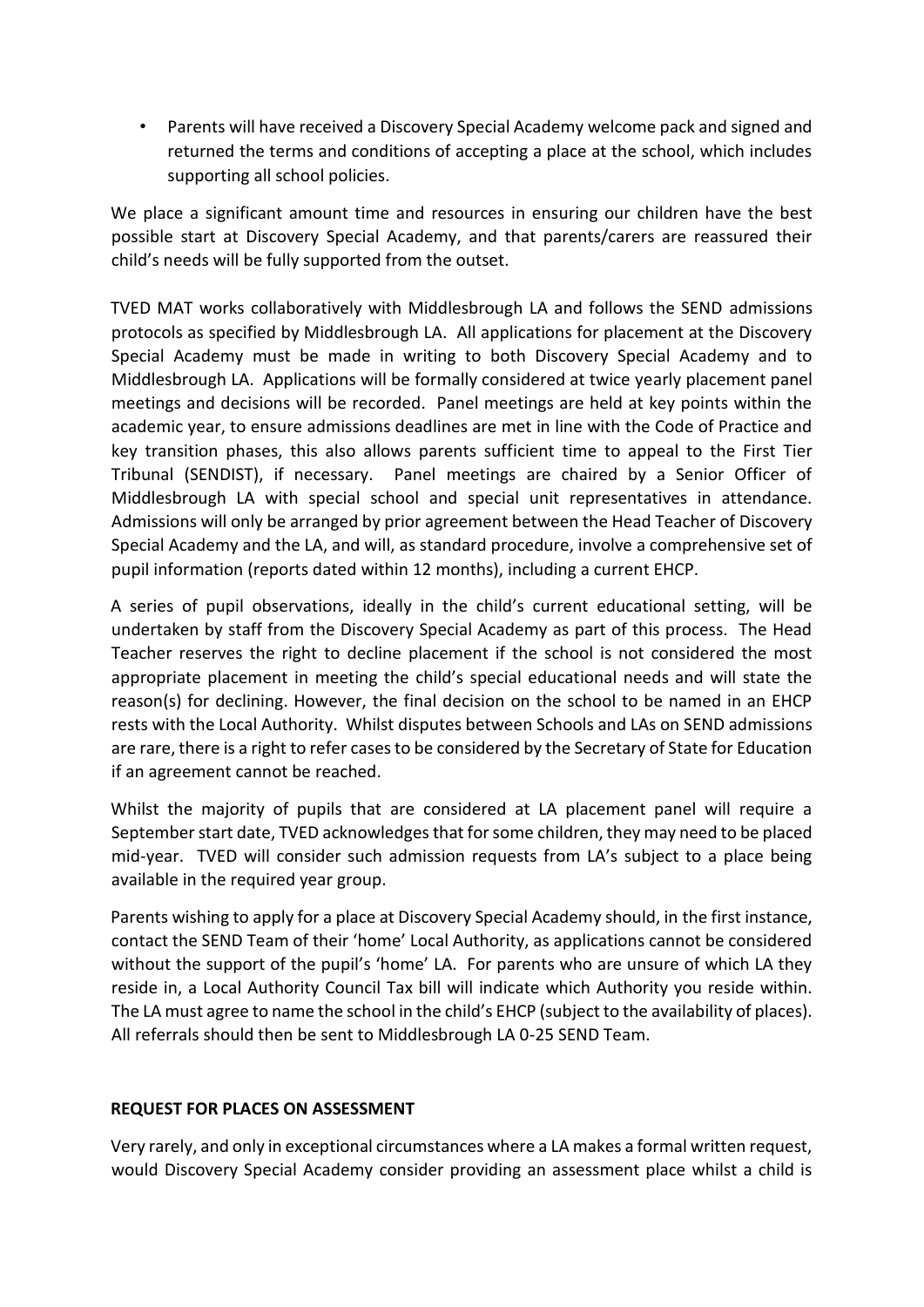undergoing EHC assessment. In these circumstances, supporting documentation from a range of professionals would be required to allow the trust board and CEO / Head Teacher to make an informed decision. The school will only go over the agreed capacity if directly instructed to do so by the Secretary of State for Education. In very rare and exceptional circumstances, LAs may ask special schools to place children without an EHCP for a limited period of time in order to assess their needs. Such placements are only made following direct approval of the Head Teacher, and should not last for more than 20 weeks. The ESFA does not fund additional places that have not been accounted for in the autumn commissioning round, therefore if LAs have already taken up their total allocation of commissioned places to capacity, they must agree to fund these placements in their entirety, i.e High Needs Funding elements 1, 2 & 3 (as outlined in the ESFA HNF Guidance too[l](http://www.gov.uk/) [www.GOV.UK\).](http://www.gov.uk/)

## **LOCATION**

Discovery Special Academy is located in the borough of Middlesbrough, and on the boundary of Redcar & Cleveland.

While the new, purpose built Discovery Special Academy is awaiting construction, the school will be based in temporary accommodation (until the 2021-22 academic year) on land located at:

Brambles Primary Academy Kedward Avenue Middlesbrough TS3 9DB

# **SEND POLICY**

Please refer to the TVED SEND policy [\(http://www.discoveryspecialacademy.org.uk/\)](http://www.discoveryspecialacademy.org.uk/)

#### **RIGHT OF APPEAL**

Parents/carers and pupils have a right of appeal to the First Tier Tribunal – SENDIST (Special Needs and Disability Tribunal) against certain decisions made by the LA. For example, a decision of a LA not initiating a full EHC assessment; or, not to make an EHCP following assessment and, about the content in certain parts of an EHCP, including the school or other setting named in the EHCP (Section I) or the type of school or setting and provision a child will need (Section F). Further details can be found in the TVED SEND Policy and at [https://www.gov.uk/courts-tribunals/first-tier-tribunal-special-educational-needs](https://www.gov.uk/courts-tribunals/first-tier-tribunal-special-educational-needs-and-disability)[anddisability](https://www.gov.uk/courts-tribunals/first-tier-tribunal-special-educational-needs-and-disability)

#### **TRANSPORT**

Parents/carers are reminded that LA pupil transport may not automatically be granted and Discovery staff are unable to influence decisions regarding pupil eligibility for LA transport. This will be an important factor if you are considering asking your LA to place your child at